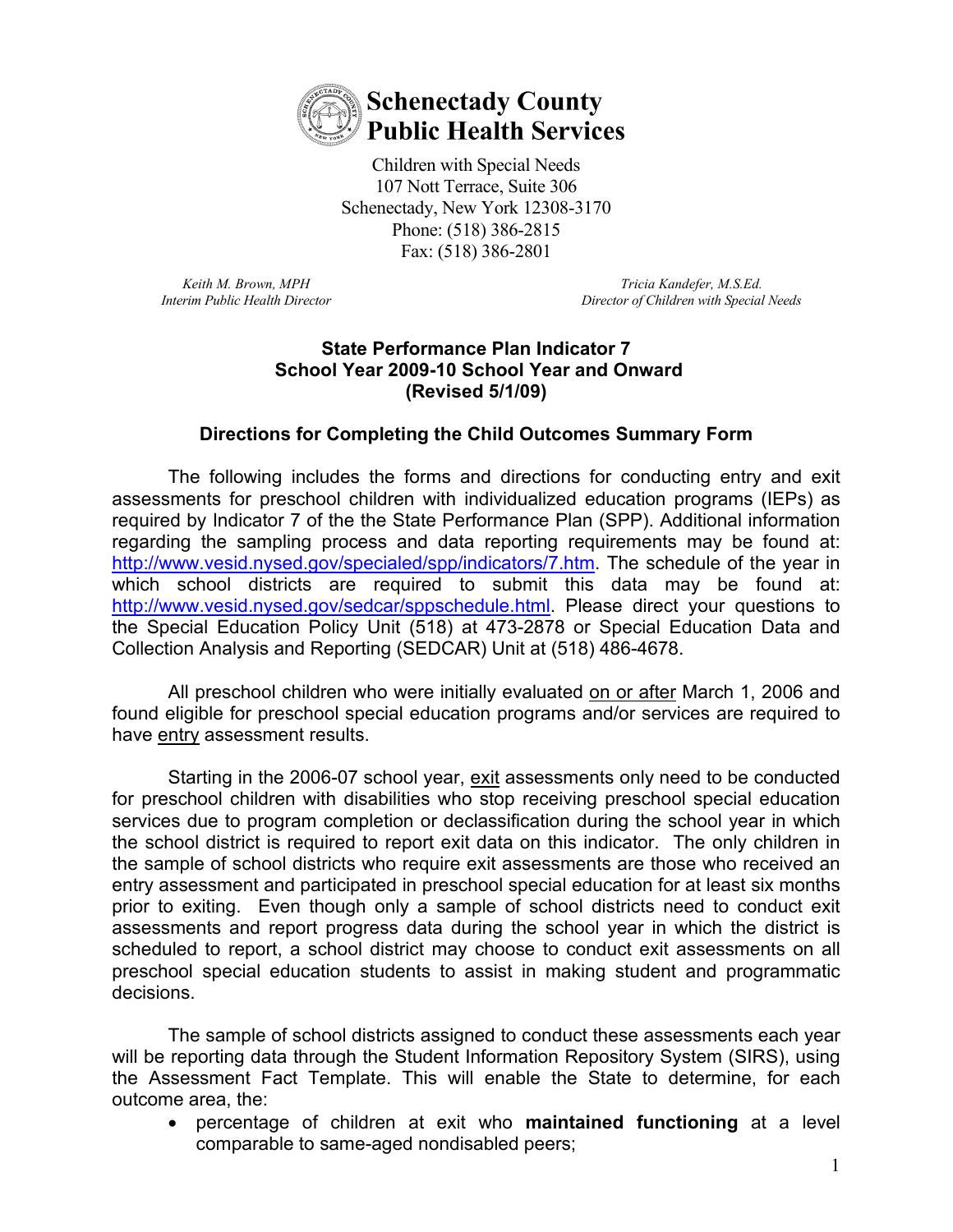- percentage of children at exit who **improved functioning to reach a level**  comparable to same-aged nondisabled peers**;**
- percentage of children who **improved functioning to a level nearer** to same-aged nondisabled peers **but did not reach it**; (\*wording changed)
- percentage of children who **improved functioning but not sufficient to move nearer** to functioning comparable to same aged nondisabled peers; (\*new data element) and
- percentage of children who **did not improve functioning**.

The following information is to assist approved preschool evaluators, school district evaluation staff and Committees on Preschool Special Education (CPSEs) or Committees on Special Education (CSEs) in filling out the Child Outcomes Summary Form and Summary Assessment Results Form (11/06) for entry and exit assessments. The shaded column to the left on the Child Outcomes Summary Form indicates who should fill in the requested information.

## **ENTRY ASSESSMENTS**

## **Approved preschool evaluators**

- 1. Fill in the child's name and date of birth on the Child Outcomes Summary Form for every preschool child evaluated.
- 2. Complete the tables of supporting evidence for questions 1a, 2a and 3a on the Child Outcomes Summary Form identifying:
	- a. the source of information (name of assessment and edition),
	- b. date the assessment was given, and
	- c. a summary of relevant results in each of the three outcome areas.
- 3. Provide assurance that the Preschool Student Evaluation Summary Report has sufficient detailed information for the CPSE to identify on a scale of 1-7 the child's typical functioning in the three outcome areas.

## **CPSEs**

- 1. Review the information provided by the approved preschool evaluator in the Preschool Student Evaluation Summary Report, Child Outcomes Summary Form and assessment results. Determine the child's eligibility for preschool special education programs and/or services.
- 2. For preschool children found to be eligible for preschool special education programs and/or services, complete the remainder of cover page information, including the date of CPSE meeting, child's school district identification number, persons attending the CPSE meeting and their roles, and methods of collecting family information on the child's functioning on the Child Outcomes Summary Form.
- 3. Identify on a scale of 1-7 the child's typical functioning (not his/her capacity to function under ideal circumstances) across typical settings in each of the three outcome areas identified in questions 1a, 2a, and 3a, which relate to the child's behaviors and skills. Only one rating (number) should be circled for each outcome. Transcribe this rating number to the summary assessment results page. Children rated as 6 or 7 are considered as having functioning typical of their same-aged nondisabled peers.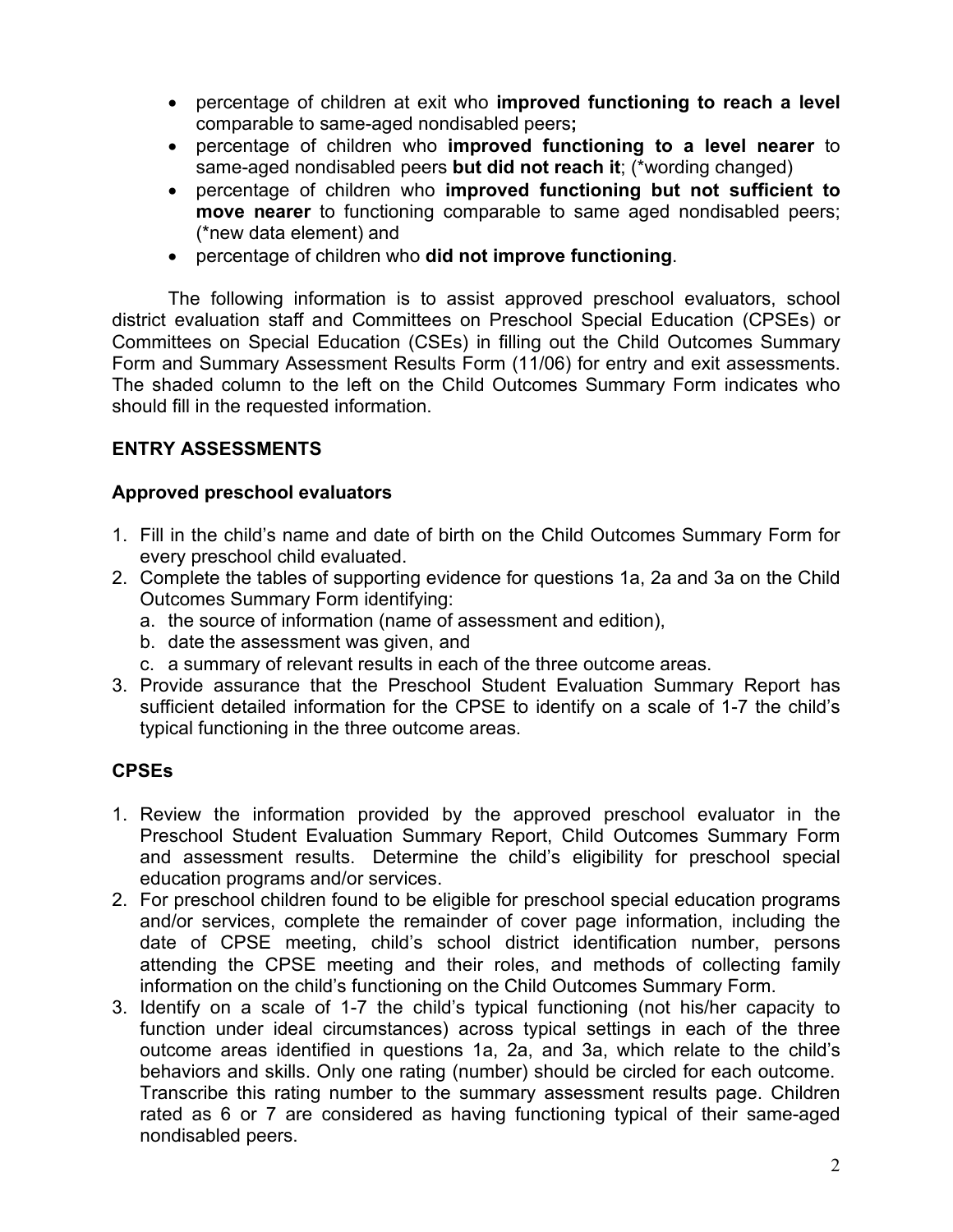- 4. Do not complete questions 1b, 2b and 3b. This is for the exit assessment process.
- 5. Retain the Child Outcomes Summary Form in the child's record.

## **EXIT ASSESSMENTS**

## **Approved preschool evaluators or school district evaluation staff**

If the child is being considered for declassification as a preschooler, approved preschool evaluators will provide the following exit assessment information to the CPSE. If a child is referred to the CSE, school district evaluation staff will provide the following exit assessment information to the CSE:

- 1. complete tables and supporting evidence for questions 1a, 2a and 3a on the Child Outcomes Summary Form identifying:
	- a. the source of information (name of assessment and edition),
	- b. date the assessment was given, and
	- c. a summary of relevant results in each of the three outcome areas.
- 2. assurance that the Preschool Student Evaluation Summary (approved preschool evaluator), or Evaluation Report (school district evaluator) has sufficient detailed information for the CPSEs (in the case of declassification) or CSEs (in the case of a referral) to identify on a scale of 1-7 the child's typical functioning in the three outcome areas and information that will enable them to determine if the child learned any new skill or behavior since entry into preschool special education.

## **CPSE or CSE**

The CPSE or CSE must:

- 1. indicate the date of the CPSE or CSE meeting, identify the persons attending the meeting and their role(s) and indicate the methods for collecting family information on the child's functioning.
- 2. review the information provided by the approved preschool evaluator or school district evaluation staff, the Child Outcomes Summary Form at entry and current assessment reports.
- 3. determine the child's continuing eligibility for preschool special education programs and/or services or his/her eligibility for special education as a school-aged student.
- **4. determine in each of the three outcome areas identified in questions 1b, 2b and 3b whether the child has shown any new skill or behavior in the area and circle "yes" or "no". If answering "yes", then indicate what progress has been made. (\*new data element)**
- 5. identify on a scale of 1-7 the child's typical functioning (not his/her capacity to function under ideal circumstances) across typical settings in each of the three outcome areas identified in questions 1c, 2c, and 3c, that relate to the child's behaviors and skills. Only one rating (number) should be circled for each outcome. This information must also be transcribed to the summary assessment results page. Children rated as 6 or 7 are considered as having functioning typical of their sameaged nondisabled peers.
- 6. retain the Child Outcomes Summary Form in the child's record.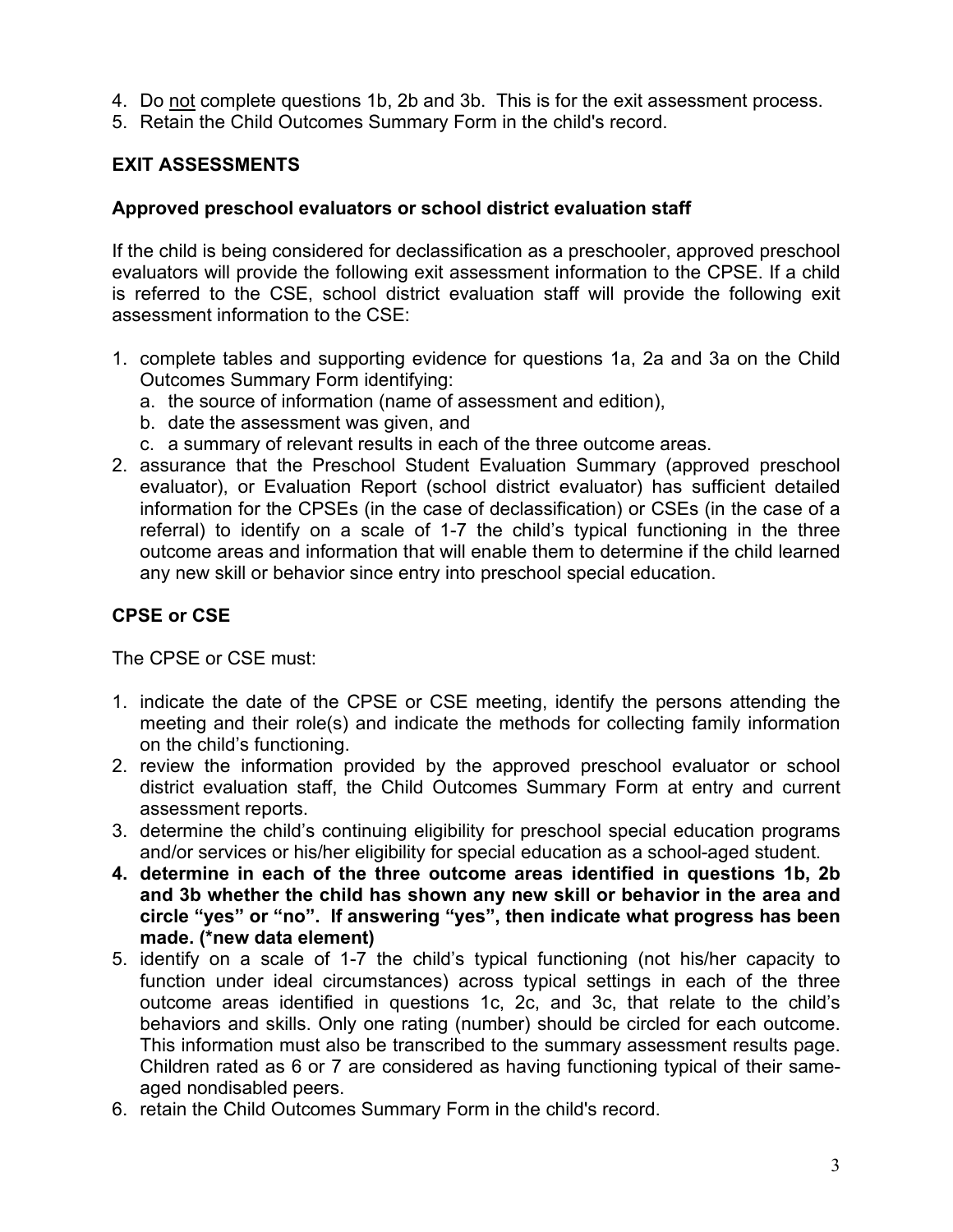# **Definitions for Outcome Ratings**

|                   |                | Child shows behaviors and skills expected for his or her age in all or       |
|-------------------|----------------|------------------------------------------------------------------------------|
| <b>Completely</b> | $\overline{7}$ | almost all everyday situations that are part of the child's life.            |
| Means:            |                |                                                                              |
|                   |                | Behavior and skills are considered typical for his or her age.<br>$\bullet$  |
|                   |                |                                                                              |
|                   | 6              | <b>Between Completely and Somewhat</b>                                       |
|                   |                | Child shows behavior and skills expected for his or her age some of          |
|                   |                | the time across situations.                                                  |
| <b>Somewhat</b>   | 5              |                                                                              |
| Means:            |                | Behavior and skills are a mix of age appropriate and not<br>$\bullet$        |
|                   |                | appropriate.                                                                 |
|                   |                | Behavior and skills might be described as more like those of a<br>$\bullet$  |
|                   |                | slightly younger child.                                                      |
|                   |                | Some behaviors or conditions might be interfering with the<br>$\bullet$      |
|                   |                | child's capability to achieve age-expected behavior and skills.              |
|                   | 4              | <b>Between Somewhat and Emerging</b>                                         |
|                   |                |                                                                              |
|                   |                | Child does not yet show behaviors and skills expected of a child of          |
|                   |                | his or her age in any situation. Child's behaviors and skills include        |
| <b>Emerging</b>   | 3              | immediate foundation skills upon which to build age expected                 |
| Means:            |                | skills.                                                                      |
|                   |                |                                                                              |
|                   |                | Behaviors and skills might be described as more like those of a<br>$\bullet$ |
|                   |                | younger child.                                                               |
|                   |                | Some behaviors or conditions might be interfering with the                   |
|                   |                | child's capability to achieve age-expected behavior and skills.              |
|                   | $\mathbf 2$    | Between Emerging and Not Yet                                                 |
|                   |                |                                                                              |
|                   |                | Child does not yet show behaviors and skills expected of a child his         |
|                   |                | or her age in any situation. Child's skills and behaviors also do not        |
| Not yet           | 1              | yet include any immediate foundation skills upon which to build              |
| Means:            |                | age-expected skills.                                                         |
|                   |                | Child's ways of forming and maintaining social relationships                 |
|                   |                | might be described as more like those of a much younger                      |
|                   |                | child.                                                                       |
|                   |                | Some behaviors or conditions might be seriously interfering<br>$\bullet$     |
|                   |                | with the child's capability to achieve age-expected behaviors and            |
|                   |                | skills.                                                                      |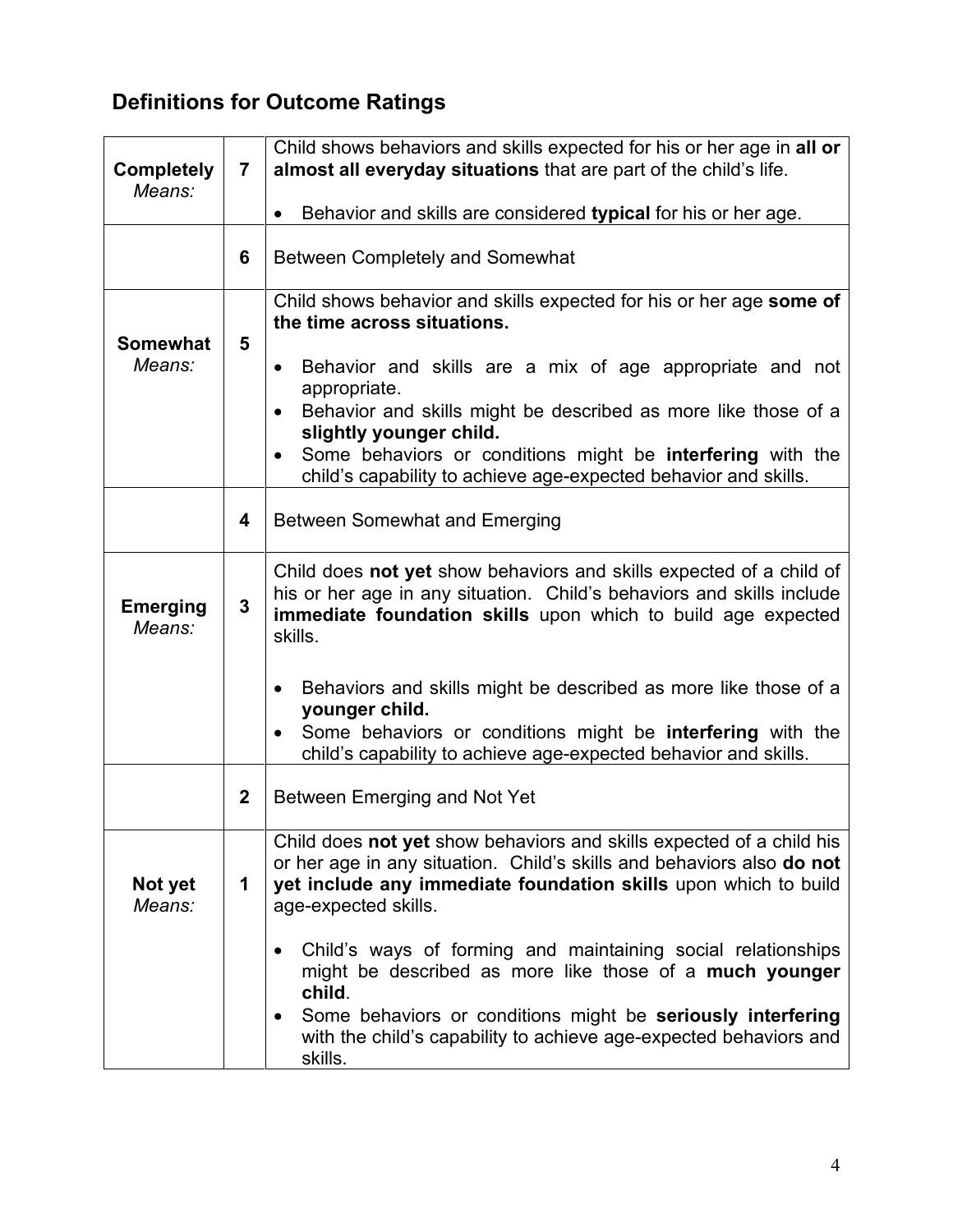**Approved Preschool Evaluators** and **CPSEs/CSEs** when making their decisions should consider evidence of the following behaviors<sup>[1](#page-4-0)</sup>:

- 1. **Positive social-emotional skills (including social relationships):** Children who achieve this outcome at a level that is comparable to same-aged nondisabled children show a variety of behaviors related to having social relationships. For example, they:
	- demonstrate attachment with the significant caregivers in their lives;
	- initiate and maintain social interactions;
	- behave in a way that allows them to participate in a variety of settings and situations, for example, on a playground, at dinner, at the grocery store, in childcare, etc.;
	- communicate wants and needs effectively;
	- build and maintain relationships with children and adults;
	- regulate their emotions;
	- understand and follow rules; and
	- solve social problems.
- 2. **Acquisition and Use of Knowledge and Skills:** Children who achieve this outcome at a level that is comparable to same-aged nondisabled children show a variety of behaviors related to having knowledge and skills. For example, they:
	- display an eagerness for learning;
	- explore their environment;
	- attend to people and objects:
	- engage in daily learning opportunities;
	- use knowledge and skills (e.g., vocabulary, complexity of language, problemsolving skills, general knowledge, etc.) in a variety of everyday routines and activities;
	- acquire and use the precursor skills that will allow them to learn reading and mathematics in kindergarten; and
	- show imagination and creativity in play.
- 3. **Use of Appropriate Behaviors to meet his/her needs:** Children who achieve this outcome at a level that is comparable to same-aged nondisabled children show a variety of appropriate behaviors to meet their needs. For example, they:
	- meet their self-care needs (feeding, dressing, toileting, etc.);
	- use objects (spoons, pencils, crayons, clay, scissors, other devices, etc.) as tools;
	- move from place to place to participate in everyday activities and routines;
	- seek help when necessary to move from place to place;
	- seek help when necessary to assist with basic care or other needs; and
	- follow rules related to health and safety.

Revised 11/06

<span id="page-4-0"></span><sup>&</sup>lt;sup>1</sup> Greenwood, Charles Ph.D and Carta, Judith Ph.D Issues Related to Implementation of Accountability Systems for Children 0-5 with Disabilities, DEC Roundtable Presentation, December 6, 2004, Chicago, Illinois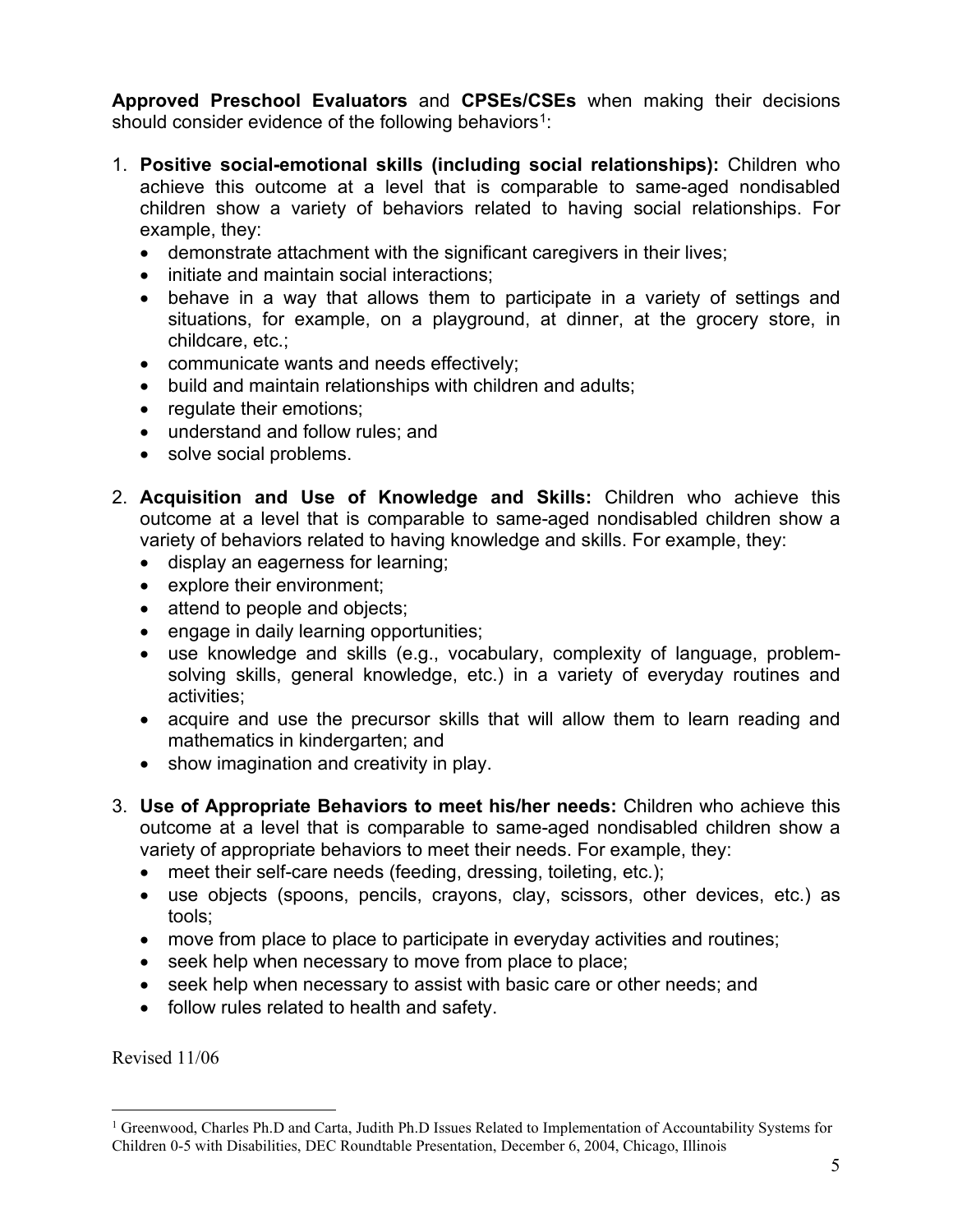## **CHILD OUTCOMES SUMMARY FORM**

Revised 11/06 **This column indicates who should complete each section ENTRY INFORMATION CPSE completes for Entry Date of Meeting:** / / Mo. / Day/ Yr. **Approved Preschool Evaluator completes for Entry Child Information** Name: *\_\_\_\_\_\_\_\_\_\_\_\_* Date of birth: / / Mo. / Day/ Yr. **ID: \_\_\_\_\_\_\_\_\_\_\_\_\_\_\_\_\_\_\_\_\_\_\_\_\_\_\_\_\_\_\_\_\_\_\_\_\_\_\_\_\_\_\_\_ CPSE completes for Entry Persons involved in deciding the summary ratings for Entry: Name Role Role Family information on child functioning (Check all that apply):** Received in team meeting Collected separately Incorporated into assessment(s) Not included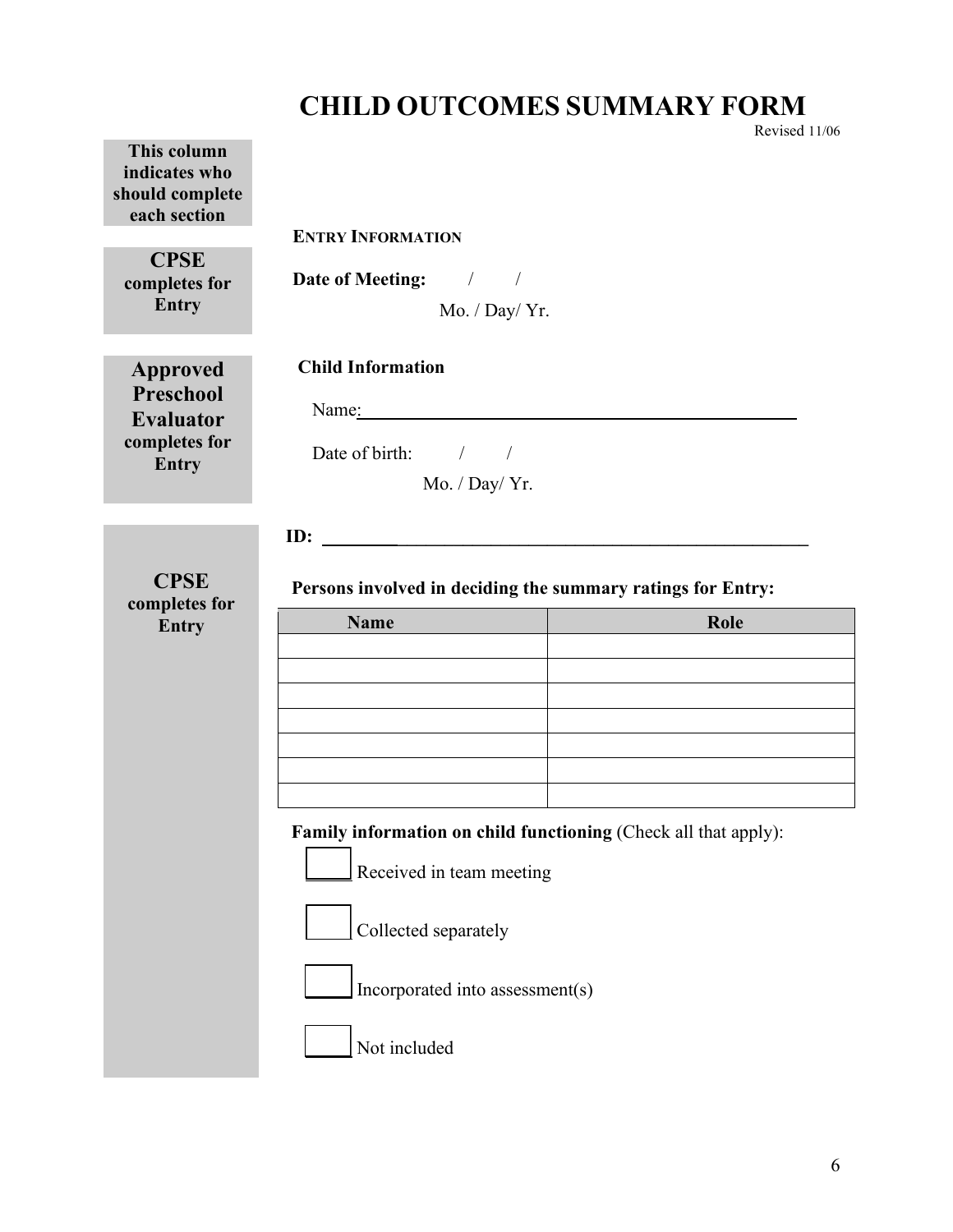| <b>CPSE</b><br>(Declassification)         | Date of meeting: / /<br>Mo. / Day/ Yr.                                                      |      |
|-------------------------------------------|---------------------------------------------------------------------------------------------|------|
| <b>or</b>                                 | Persons involved in deciding the summary ratings for Exit:                                  |      |
| <b>CSE</b><br>(Referral)<br>completes for | <b>Name</b>                                                                                 | Role |
| Exit                                      |                                                                                             |      |
|                                           |                                                                                             |      |
|                                           |                                                                                             |      |
|                                           | Family information on child functioning (Check all that apply):<br>Received in team meeting |      |
|                                           | Collected separately                                                                        |      |
|                                           | Incorporated into assessment(s)                                                             |      |
|                                           | Not included                                                                                |      |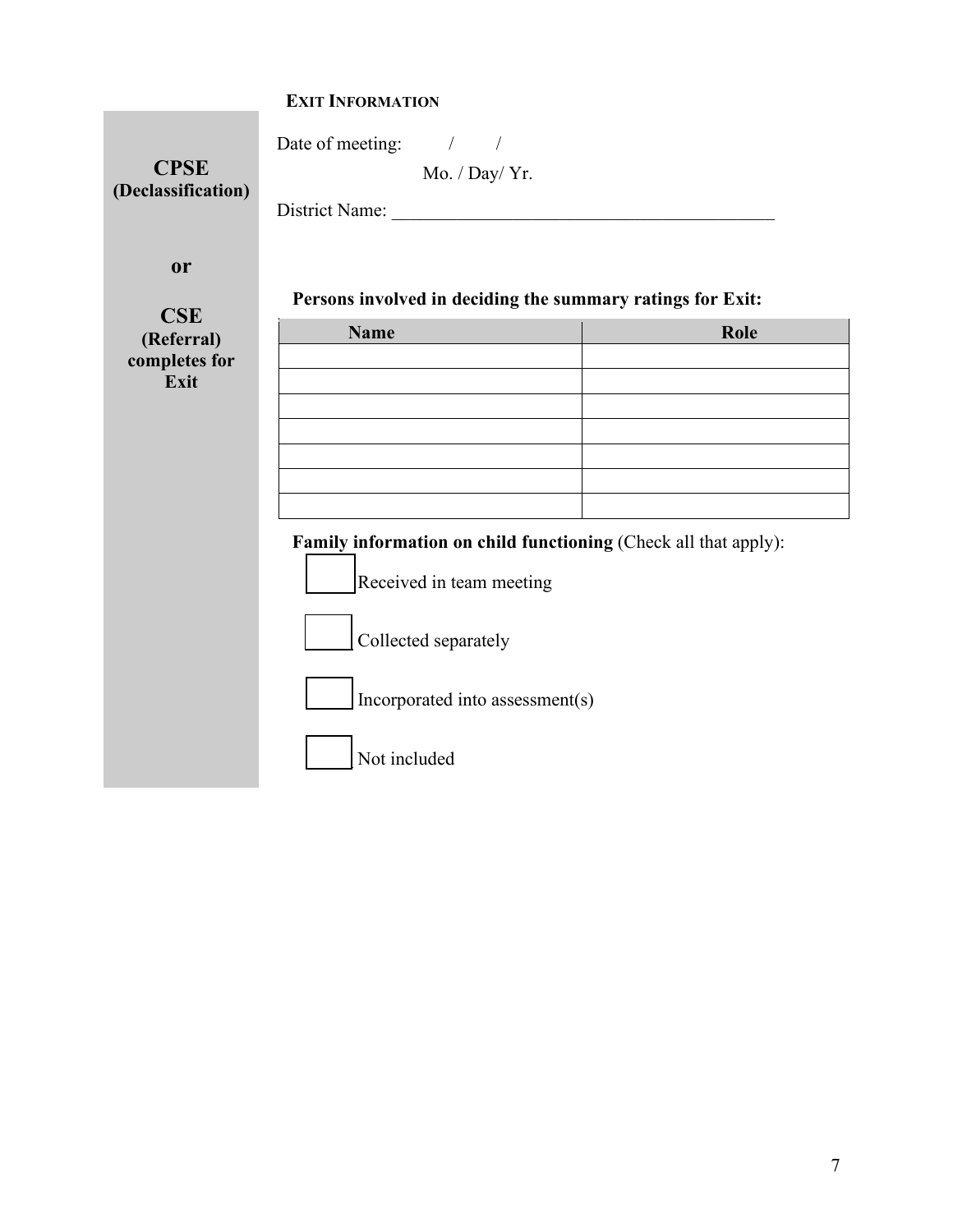#### **1. POSITIVE SOCIAL-EMOTIONAL SKILLS (INCLUDING SOCIAL RELATIONSHIPS)**

*To answer the questions below, think about the child's functioning in these and closely related areas (as indicated by assessments and based on observations from individuals in close contact with the child):*

- *Relating with adults*
- *Relating with other children*
- *Following rules related to groups or interacting with others (if older than 18 months)* **ENTRY INFORMATION**  $CDC$

| CFSE          |  |
|---------------|--|
| completes for |  |
| Entry         |  |

**1a. To what extent does this child show behaviors and skills related to this outcome appropriate for his or her age across a variety of settings and situations?** *(Select one number)*

| <b>Completely</b> | Somewhat | <b>Emerging</b> | <b>Not Yet</b> |
|-------------------|----------|-----------------|----------------|
|                   |          |                 |                |

|                                   | Supporting evidence for answer to Question 1a (entry) |      |                                    |  |  |  |  |
|-----------------------------------|-------------------------------------------------------|------|------------------------------------|--|--|--|--|
| Approved<br>Preschool             | Source of<br>information                              | Date | <b>Summary of Relevant Results</b> |  |  |  |  |
| <b>Evaluator</b><br>completes for |                                                       |      |                                    |  |  |  |  |
| <b>Entry</b>                      |                                                       |      |                                    |  |  |  |  |
|                                   |                                                       |      |                                    |  |  |  |  |
|                                   |                                                       |      |                                    |  |  |  |  |
|                                   |                                                       |      |                                    |  |  |  |  |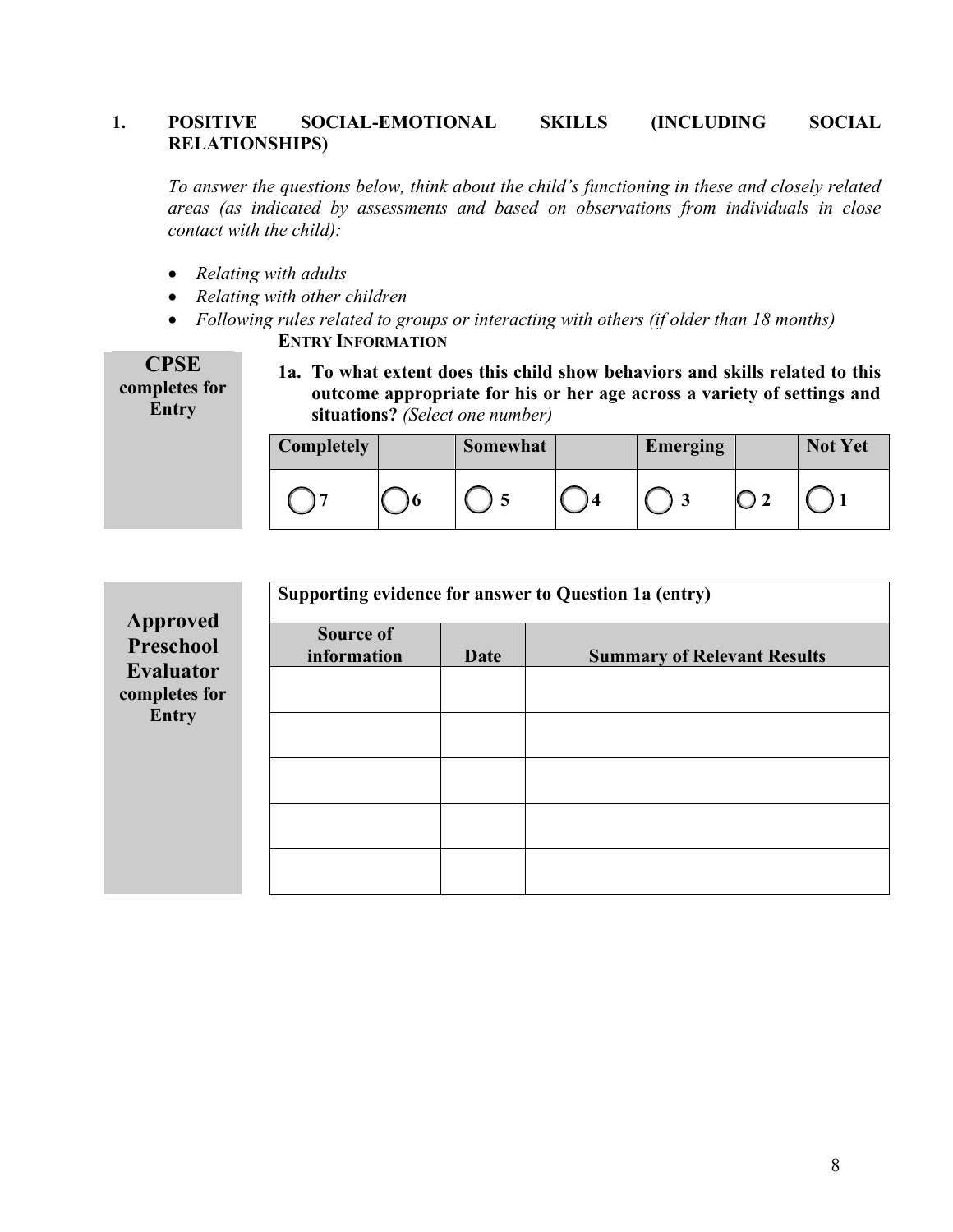**CPSE (Declassification)**

**or**

**CSE (Referral) completes for Exit**

**1b. Has the child shown** *any* **new skills or behaviors related to positive social-emotional skills (including positive social relationships) since the last outcomes summary?** *(Select one number)* 



**1c. To what extent does this child show behaviors and skills related to this outcome appropriate for his or her age across a variety of settings and situations?** *(Select one number)*

| Completely | Somewhat | <b>Emerging</b> | <b>Not Yet</b> |
|------------|----------|-----------------|----------------|
|            |          |                 |                |

| Approved                            | Supporting evidence for answer to Question 1b (Exit) |      |                                    |  |  |  |  |
|-------------------------------------|------------------------------------------------------|------|------------------------------------|--|--|--|--|
| <b>Preschool</b><br>Evaluator       | <b>Source of</b><br>information                      | Date | <b>Summary of Relevant Results</b> |  |  |  |  |
| (Declassification)                  |                                                      |      |                                    |  |  |  |  |
| $\mathbf{0}$ r                      |                                                      |      |                                    |  |  |  |  |
| CSE                                 |                                                      |      |                                    |  |  |  |  |
| (Referral)<br>completes for<br>Exit |                                                      |      |                                    |  |  |  |  |
|                                     |                                                      |      |                                    |  |  |  |  |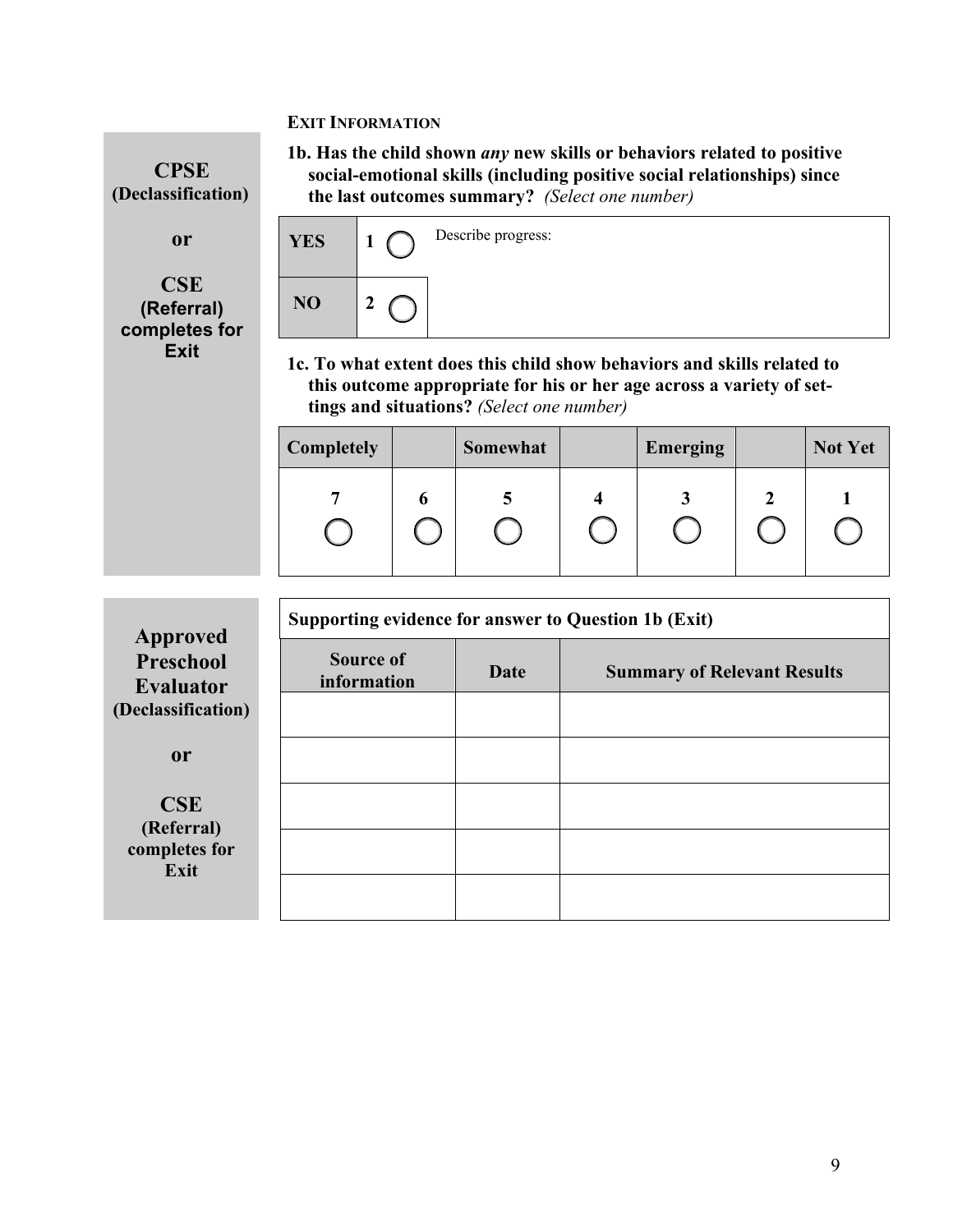#### **2. ACQUIRING AND USING KNOWLEDGE AND SKILLS**

*To answer the questions below, think about the child's functioning in these and closely related areas (as indicated by assessments and based on observations from individuals in close contact with the child):*

- *Thinking, reasoning, remembering, and problem solving*
- *Understanding symbols*
- *Understanding the physical and social worlds*

#### **ENTRY INFORMATION**

**CPSE completes for Entry**

**2a.To what extent does this child show behaviors and skills related to this outcome appropriate for his or her age across a variety of settings and situations?** *(Select one number)*

| Completely | Somewhat | <b>Emerging</b> | <b>Not Yet</b> |
|------------|----------|-----------------|----------------|
|            |          |                 |                |

| <b>Approved</b><br>Preschool      | Supporting evidence for answer to Question 2a (Entry) |      |                                    |  |  |  |
|-----------------------------------|-------------------------------------------------------|------|------------------------------------|--|--|--|
| <b>Evaluator</b><br>completes for | <b>Source of</b><br>information                       | Date | <b>Summary of Relevant Results</b> |  |  |  |
| Entry                             |                                                       |      |                                    |  |  |  |
|                                   |                                                       |      |                                    |  |  |  |
|                                   |                                                       |      |                                    |  |  |  |
|                                   |                                                       |      |                                    |  |  |  |
|                                   |                                                       |      |                                    |  |  |  |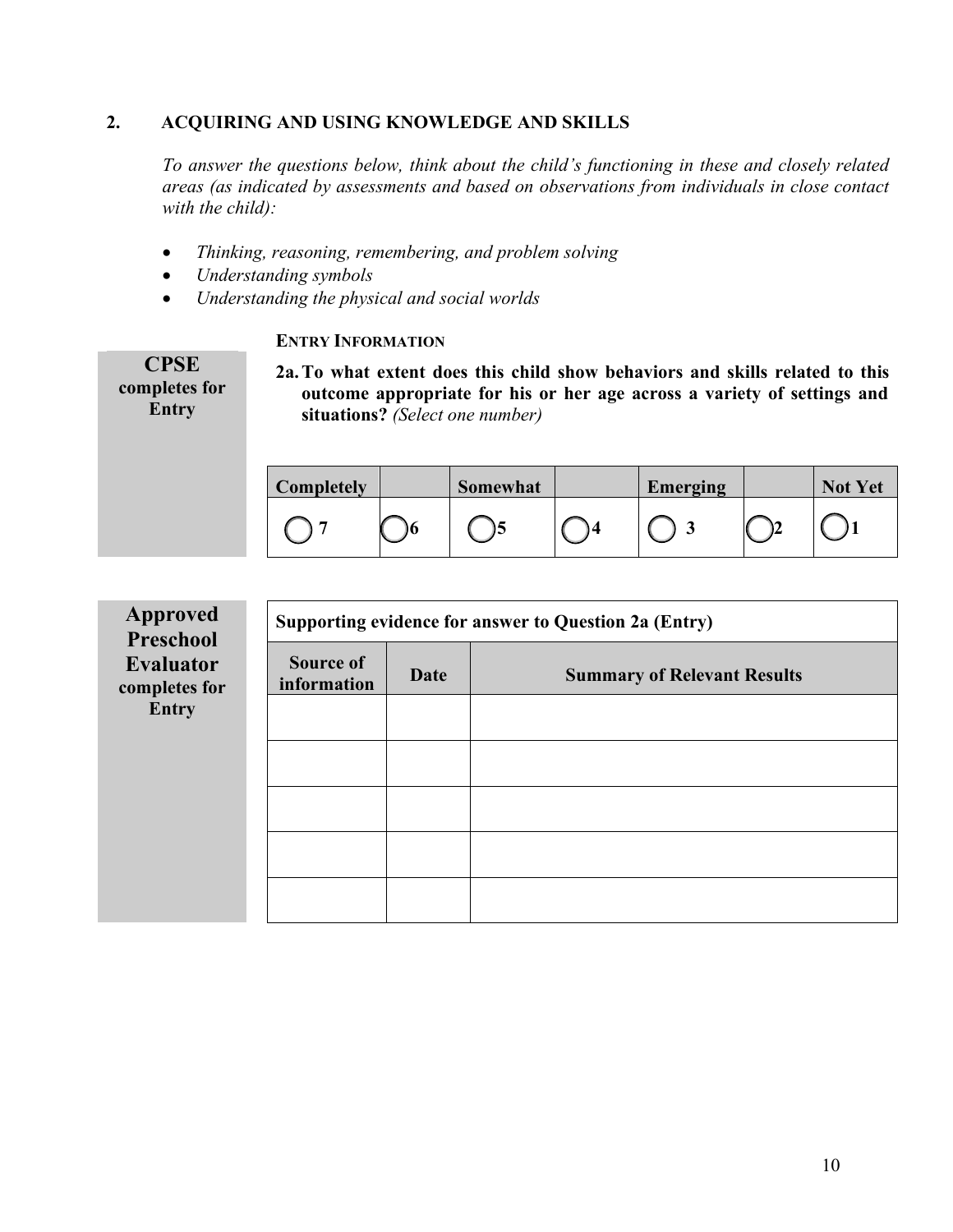

**or**

**CSE (Referral) completes for Exit**

**2b. Has the child shown** *any* **new skills or behaviors related to acquiring and using knowledge and skills since the last outcomes summary?**  (Select one number)



2c. To what extent does this child show behaviors and skills related to this outcome appropriate for his or her age across a variety of settings and situations? *(Select one number)*

| <b>Completely</b> | Somewhat | <b>Emerging</b> | <b>Not Yet</b> |
|-------------------|----------|-----------------|----------------|
|                   |          |                 |                |
|                   |          |                 |                |

| Approved                             | Supporting evidence for answer to Question 2b (Exit) |      |                                    |  |  |  |  |
|--------------------------------------|------------------------------------------------------|------|------------------------------------|--|--|--|--|
| <b>Preschool</b><br><b>Evaluator</b> | <b>Source of</b><br>information                      | Date | <b>Summary of Relevant Results</b> |  |  |  |  |
| (Declassification)                   |                                                      |      |                                    |  |  |  |  |
| <sub>or</sub>                        |                                                      |      |                                    |  |  |  |  |
| CSE                                  |                                                      |      |                                    |  |  |  |  |
| completes for                        |                                                      |      |                                    |  |  |  |  |
|                                      |                                                      |      |                                    |  |  |  |  |
| (Referral)<br>Exit                   |                                                      |      |                                    |  |  |  |  |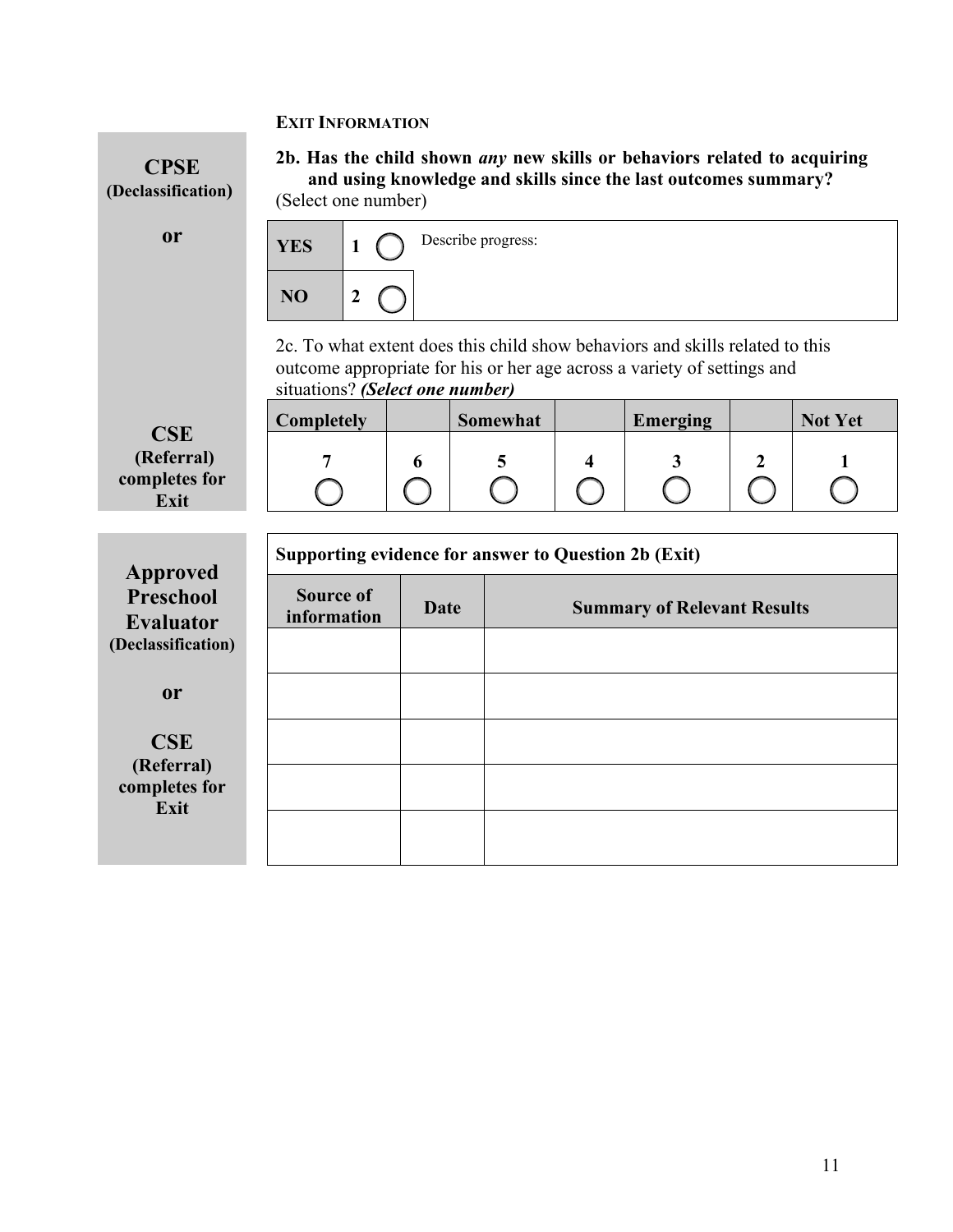#### **3. USE OF APPROPRIATE BEHAVIORS TO MEET THEIR NEEDS**

*To answer the questions below, think about the child's functioning in these and closely related areas (as indicated by assessments and based on observations from individuals in close contact with the child):*

- *Taking care of basic needs (e.g., showing hunger, dressing, feeding, toileting, etc.)*
- *Contributing to own health and safety (e.g., follows rules, assists with hand washing, avoids inedible objects) (if older than 24 months)*
- *Getting from place to place (mobility) and using tools (e.g., forks, pencils, strings attached to objects)*

#### **ENTRY INFORMATION**

**CPSE completes for Entry 3a. To what extent does this child show behaviors and skills related to this outcome appropriate for his or her age across a variety of settings and situations?** *(Select one number)*

| Completely | Somewhat | <b>Emerging</b> | <b>Not Yet</b> |
|------------|----------|-----------------|----------------|
|            |          |                 |                |

| <b>Approved</b><br><b>Preschool</b> | Supporting evidence for answer to Question 3a (Entry) |      |                                    |  |
|-------------------------------------|-------------------------------------------------------|------|------------------------------------|--|
| <b>Evaluator</b><br>completes for   | <b>Source of</b><br>information                       | Date | <b>Summary of Relevant Results</b> |  |
| <b>Entry</b>                        |                                                       |      |                                    |  |
|                                     |                                                       |      |                                    |  |
|                                     |                                                       |      |                                    |  |
|                                     |                                                       |      |                                    |  |
|                                     |                                                       |      |                                    |  |
|                                     |                                                       |      |                                    |  |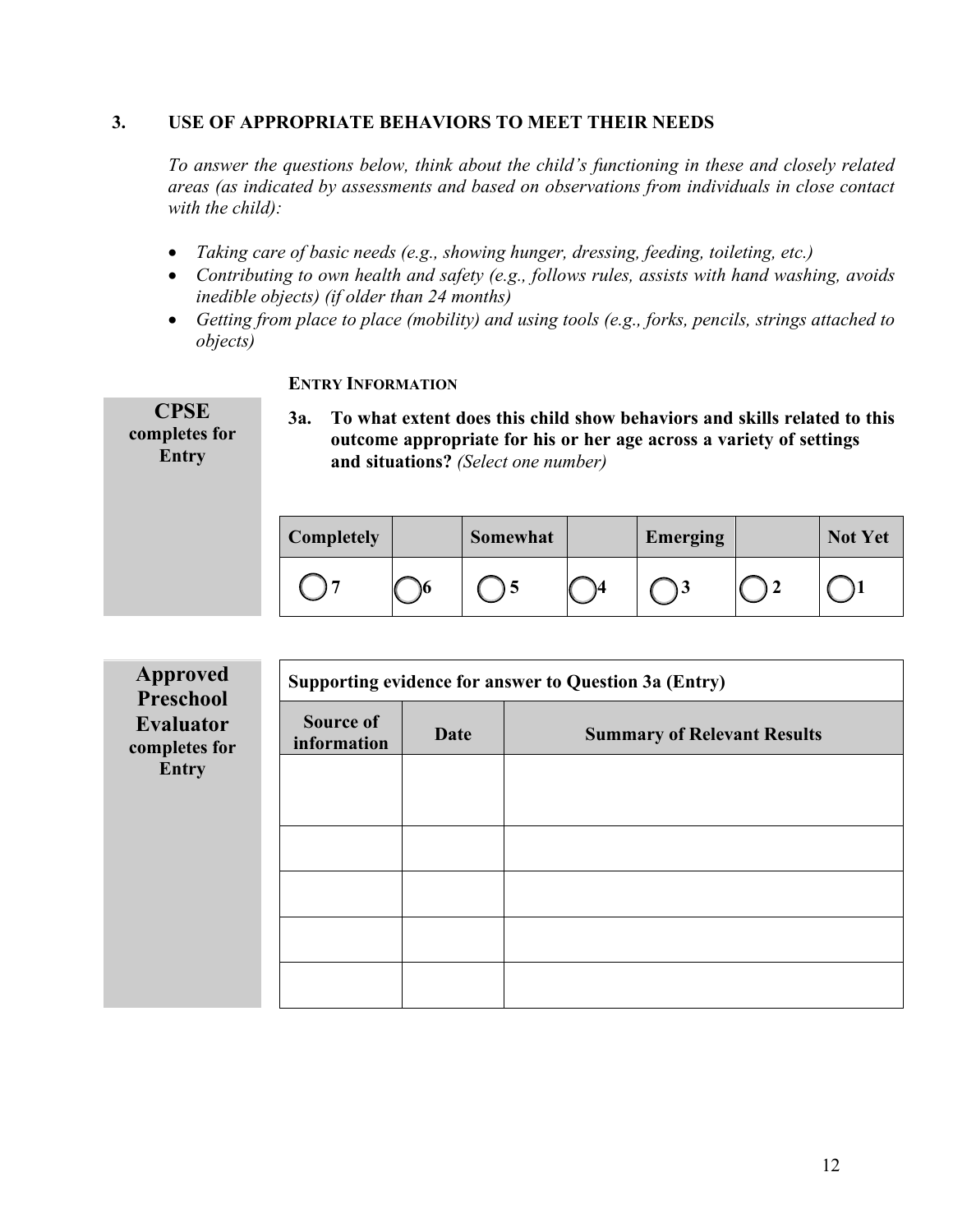**Exit**



|                                        | Supporting evidence for answer to Question 3b (Exit) |      |                                    |  |  |  |
|----------------------------------------|------------------------------------------------------|------|------------------------------------|--|--|--|
| <b>Approved</b>                        | Source of<br>information                             | Date | <b>Summary of Relevant Results</b> |  |  |  |
| Preschool                              |                                                      |      |                                    |  |  |  |
| <b>Evaluator</b><br>(Declassification) |                                                      |      |                                    |  |  |  |
|                                        |                                                      |      |                                    |  |  |  |
| <sub>or</sub>                          |                                                      |      |                                    |  |  |  |
| <b>CSE</b>                             |                                                      |      |                                    |  |  |  |
| (Referral)<br>completes for<br>Exit    |                                                      |      |                                    |  |  |  |
|                                        |                                                      |      |                                    |  |  |  |